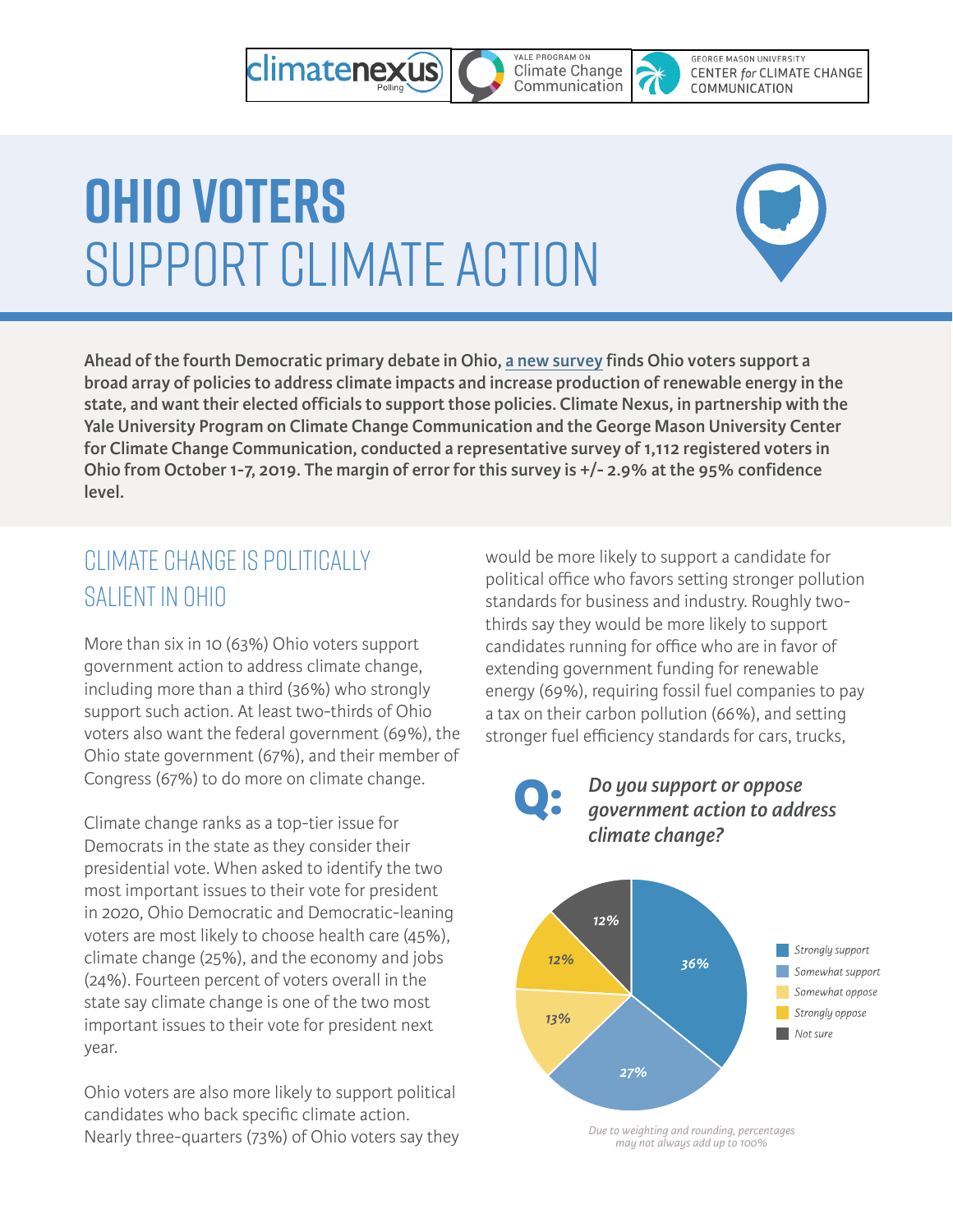*Please indicate how likely you would be to support a candidate for political office who is in favor of setting stronger pollution standards for business and industry. If you don't care about this policy, just say so.* **Q:**



*Due to weighting and rounding, percentages may not always add up to 100%*

and SUVs (66%). And more than six in 10 (62%) say they would be more likely to support a candidate who favors establishing a national renewable portfolio standard (RPS) requiring 100% of electricity to be generated from renewable sources by 2050.

### Ohio Voters Support Specific Climate and Clean Energy Policies

Ohio voters believe the state should move away from fossil fuels and toward more renewable energy. More than six in 10 (63%) think developing more renewable energy sources, such as wind and solar, should be the most important priority for addressing Ohio's energy needs, significantly more than those who say building more natural gas (13%) or nuclear (7%) power plants should be the

top priority. A majority (53%) of Ohio voters also think increasing domestic production of renewable energy is more likely to create good jobs for Ohioans, while fewer than three in 10 (28%) say the same of fossil fuels like oil and gas.

Not only do Ohio voters view renewable energy more favorably than fossil fuels, they also support specific policies to increase the amount of renewable energy in the state. More than seven in 10 (71%) Ohio voters support extending government funding for renewable energy, including four in 10 (40%) who strongly support doing so. Additionally, more than six in 10 (63%) Ohio voters support establishing a 100% RPS in the state. More than three-quarters (76%) say a 100% RPS in the state will have a positive impact on the state's environment, and nearly seven in 10 (69%) say this policy will improve Ohioans' health. Majorities believe a 100% RPS in Ohio will improve the economy (60%) and have a positive impact on rural and farming communities (56%), while pluralities believe the policy will lower the unemployment rate (47%), improve wages (47%), lower electricity costs (45%), and benefit communities of color (37%).

Ohio voters oppose specific legislation in the state that makes it more difficult to expand renewable energy. A majority (54%) of Ohio voters oppose HB 6, the recent legislation that subsidizes two nuclear power plants and two coal plants through a monthly surcharge, while also eliminating the state's RPS. Only about three in 10 (31%) Ohio voters support this legislation. Additionally, about two-thirds (68%) of Ohio voters say the state should eliminate its 2014 wind setback law, which requires wind turbines to be set back at least a quarter of a mile from the nearest property line and has resulted in fewer wind turbines being built in Ohio than in neighboring Indiana, Michigan, and Illinois.

Ohio voters support expanding access to electric vehicles (EVs) and more fuel efficient vehicles. Seven in 10 (70%) support setting stronger fuel efficiency standards, and more than six in 10 (63%) agree the federal tax credit for EVs should extend beyond each manufacturer's first 200,000 vehicles. Six in 10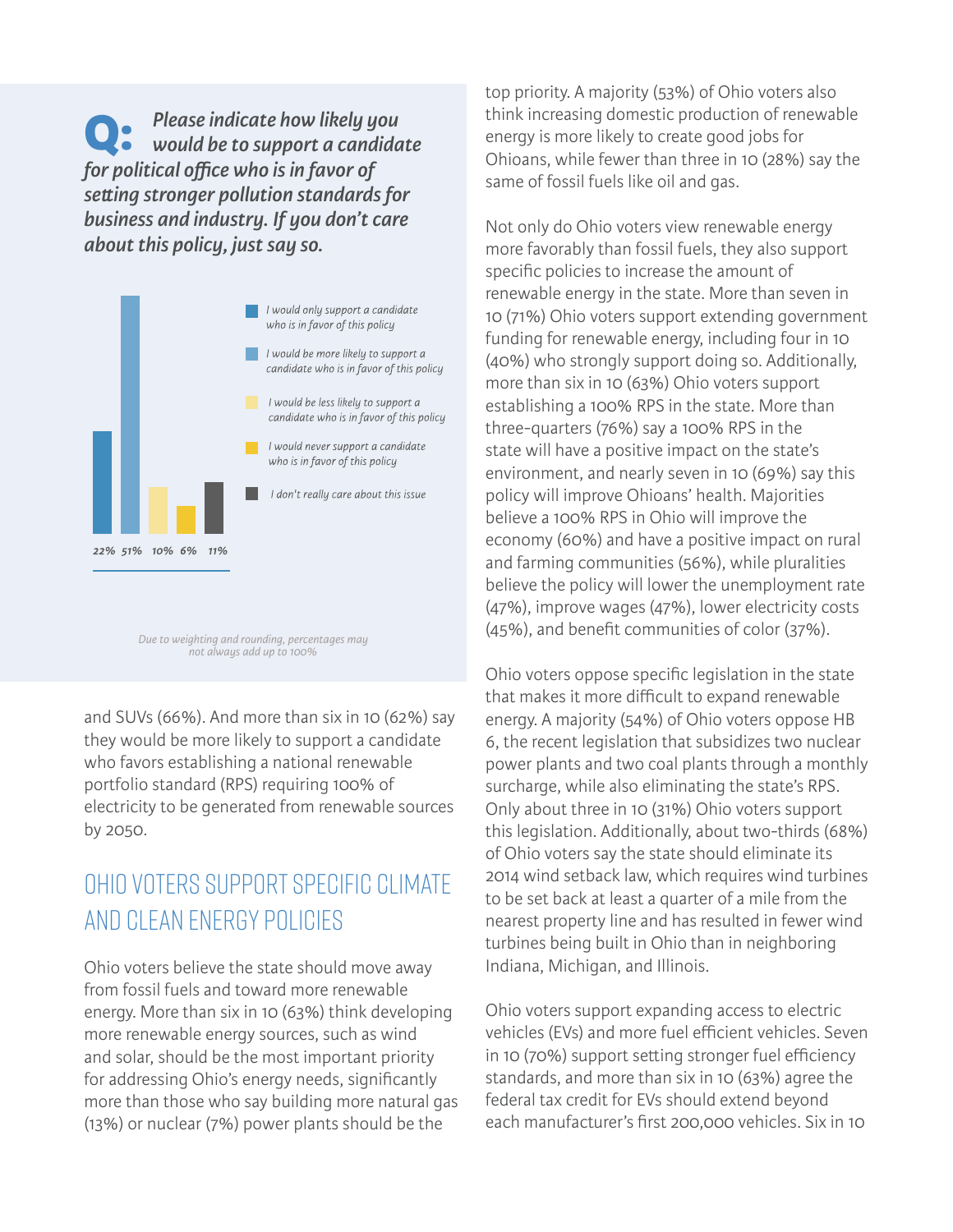### **Q:** *Right now, which of the following do you think should be the most important priority for addressing Ohio's energy needs?*



*Due to weighting and rounding, percentages may not always add up to 100%*

(60%) say owners of electric vehicles should pay an annual fee equivalent to what an owner of a gaspowered vehicle pays in state gas taxes each year, and nearly three in 10 (29%) say owners of electric vehicles should not have to pay any annual electric vehicle fees. Only 11% say EV owners should pay an annual fee higher than what an owner of a gaspowered vehicle pays in gas taxes each year.

Ohio voters favor a variety of policies to address and reduce impacts from climate change. Twothirds of voters in the state support requiring new infrastructure projects in the state to be built to withstand extreme weather events (67%) and requiring fossil fuel companies to pay a tax on their carbon pollution (67%).

# Ohio Voters Are Concerned About Climate Impacts

Ohio voters are concerned about the impacts of climate change on their state. More than eight in 10 (84%) say the quality of infrastructure, such as roads and bridges, is a serious problem in their local area, and more than three-quarters (77%) say pollution of rivers, lakes, and streams is a serious problem. Roughly two-thirds say smaller crop yields (68%) and air pollution (64%) pose serious problems where they live, and nearly six in 10 (59%) say extreme weather is a serious issue as well.

Many Ohioans report personally experiencing impacts from extreme weather and climate change. Nearly four in 10 (38%) say they or someone in their family has experienced more severe seasonal allergies over the last year, and more than a quarter (26%) report they or someone in their family has experienced anxiety about extreme weather events in the last year. Roughly one in five say they or a family member has had to take a break from work or take a day off because of extreme weather (20%), experienced heat stress or heat-related illness (17%), or had to deal with property damage or other economic hardships as a result of extreme weather and heavy rainfall (16%).

Ohio voters also recognize the impact climate change is having across the state. Nearly two-thirds (66%) say climate change is having a large or some effect on agriculture in the state, and more than six in 10 (62%) say climate change is impacting extreme weather. Majorities of voters in the state say climate change has an effect on the health of Ohio residents (55%) and the state's economy (52%), and close to half (47%) say climate change is impacting their own family's health.

While a majority (54%) of Ohio voters believe the state's environment will be about the same for the next generation as it is now, more than a third (36%) say the quality of the environment will be